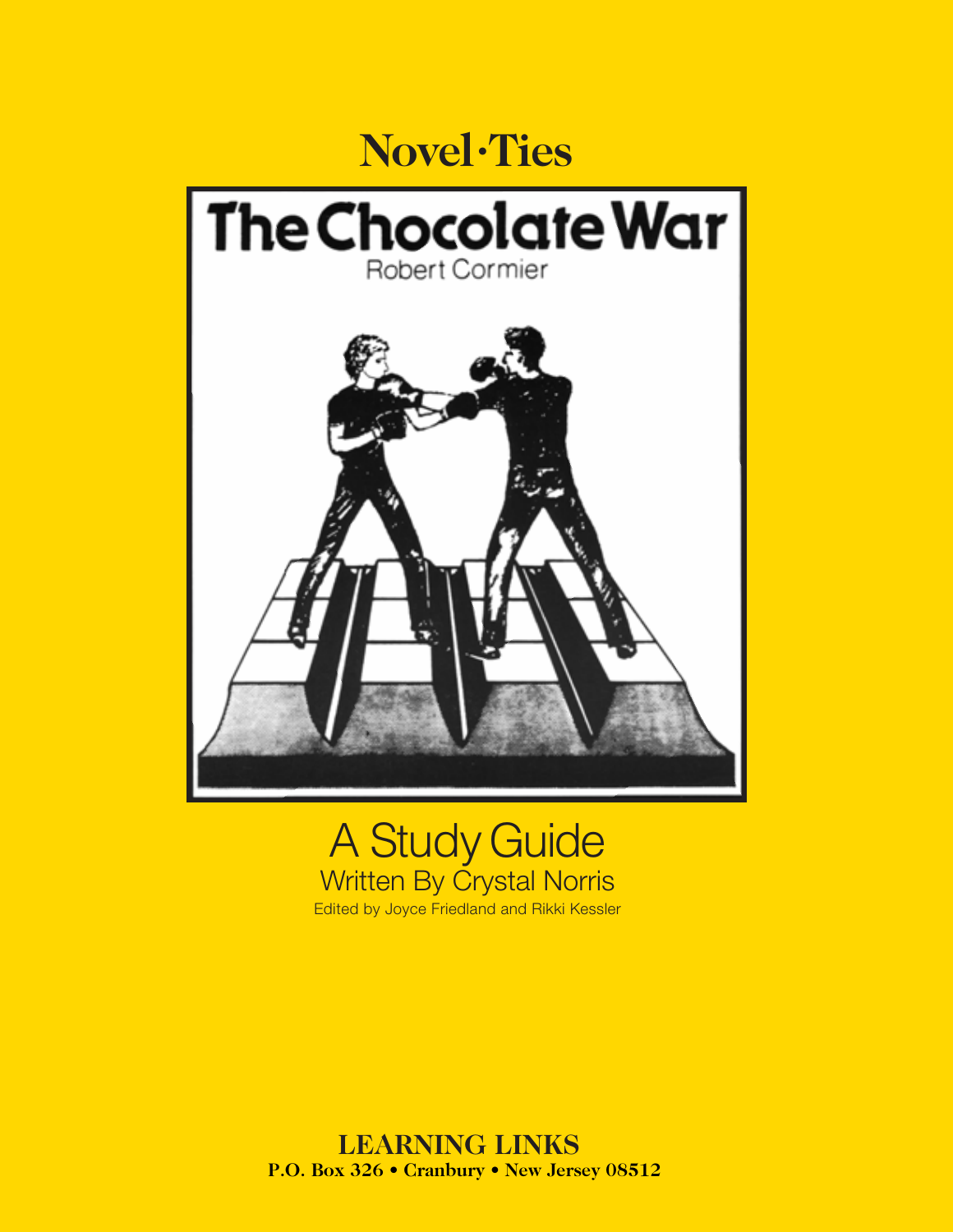### **TABLE OF CONTENTS**

| Synopsis $\ldots \ldots \ldots \ldots \ldots \ldots \ldots \ldots \ldots \ldots \ldots \ldots 1$ |
|--------------------------------------------------------------------------------------------------|
| About the Author $\dots\dots\dots\dots\dots\dots\dots\dots\dots\dots 2$                          |
|                                                                                                  |
|                                                                                                  |
|                                                                                                  |
|                                                                                                  |
|                                                                                                  |
|                                                                                                  |
|                                                                                                  |
|                                                                                                  |
|                                                                                                  |
|                                                                                                  |
|                                                                                                  |
| Suggestions For Further Reading32                                                                |
|                                                                                                  |

*Novel-Ties® are printed on recycled paper.*

*The purchase of this study guide entitles an individual teacher to reproduce pages for use in a classroom. Reproduction for use in an entire school or school system or for commercial use is prohibited. Beyond the classroom use by an individual teacher, reproduction, transmittal or retrieval of this work is prohibited without written permission from the publisher.*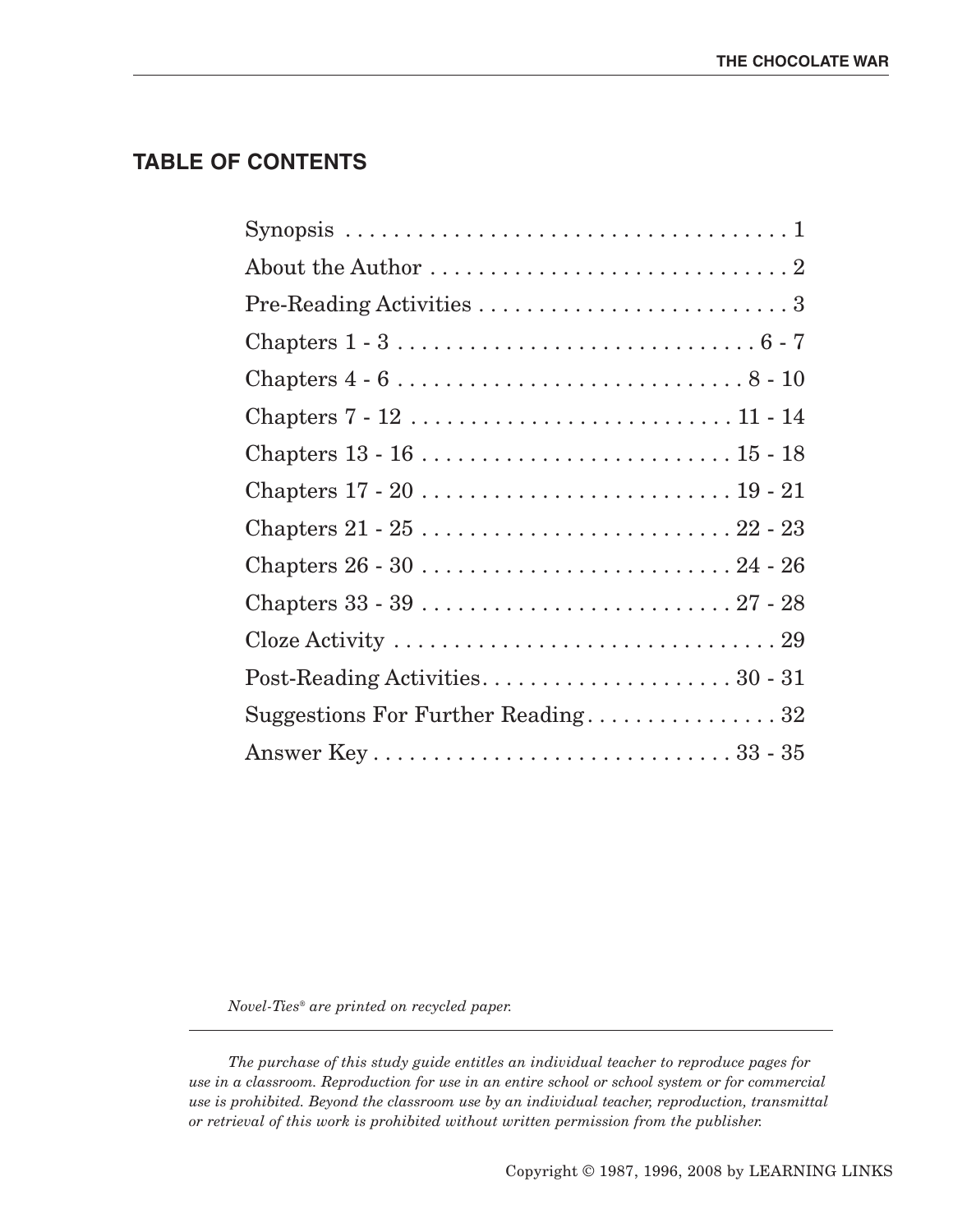## **For the Teacher**

This reproducible study guide consists of instructional material to use in conjunction with the novel *The Chocolate War*. Written in chapter-by-chapter format, the guide contains a synopsis, pre-reading activities, vocabulary and comprehension exercises, as well as extension activities to be used as follow-up to the novel.

NOVEL-TIES are either for whole class instruction using a single title or for group instruction where each group uses a different novel appropriate to its reading level. Depending upon the amount of time allotted to it in the classroom, each novel, with its guide and accompanying lessons, may be completed in two to four weeks.

The first step in using NOVEL-TIES is to distribute to each student a copy of the novel and a folder containing all of the duplicated worksheets. Begin instruction by selecting several pre-reading activities in order to set the stage for the reading ahead. Vocabulary exercises for each chapter always precede the reading so that new words will be reinforced in the context of the book. Use the questions on the chapter worksheets for class discussion or as written exercises.

The benefits of using NOVEL-TIES are numerous. Students read good literature in the original, rather than in abridged or edited form. The good reading habits formed by practice in focusing on interpretive comprehension and literary techniques will be transferred to the books students read independently. Passive readers become active, avid readers.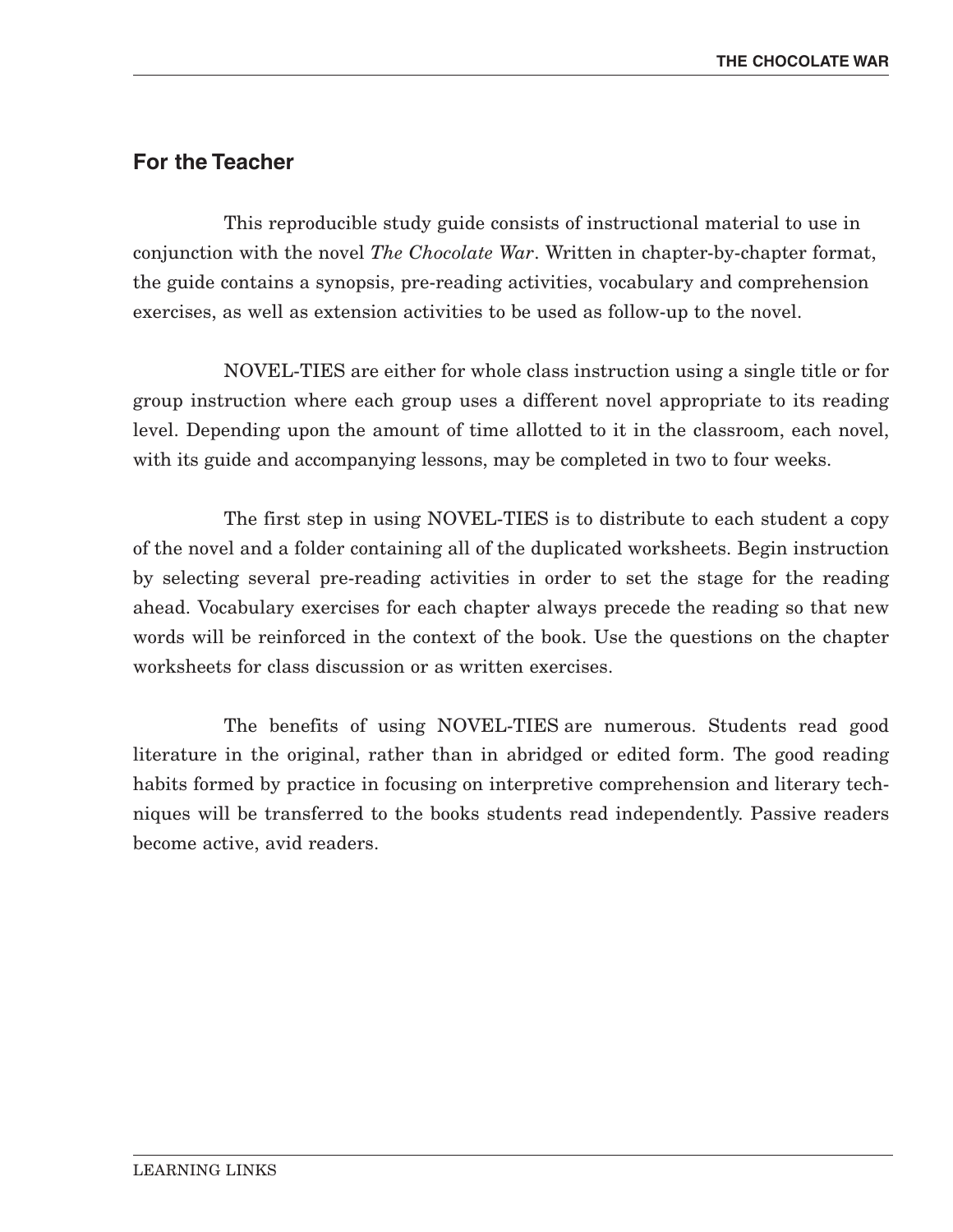# **PRE-READING QUESTIONS**

- 1. Preview the book by reading the title and the author's name and by looking at the illustration on the cover. What do you think this book is going to be about? Do you think it will be humorous or serious? Have you read any other books by the same author?
- 2. Who are the leaders in your school? Are they the athletes, the brightest students, the best-looking students? How do these people assert their power and/or influence? How do they retain their influence?
- 3. Hazing, a common practice in many high schools and colleges, is the subjection of newcomers to abusive tricks and ridicule. Is there any form of hazing at your school? Do you think hazing should ever be permitted?
- 4. What is a bully? How do bullies operate, and who do they select as victims? What permits bullies to flourish? Are there any instances in your own neighborhood or school where bullies threaten others?
- 5. Discuss peer pressure with your classmates. Why are teenagers particularly prone to peer pressure? What makes them want to conform? What would make you break away from the pressure of your peers? Recount incidents of pressure and rejection of peer standards that you have experienced or witnessed.
- 6. A "whistle-blower" is someone who risks position and personal safety to report an instance of malfeasance within an institution. Do you know of any incidents at school, at work, or that you have read about where someone has "blown the whistle" on a colleague? Do you think this person made the right decision? What happened to the "whistle-blower" in each case? Why do you think "whistle-blowers" often suffer for their acts?
- 7. **Cooperative Learning Activity:** Work with a cooperative learning group to develop a list of actions that would be so terrible as to cause you to risk your own welfare in order to end them. Discuss where you would draw the line between tolerance for differences and rejection of the truly evil. Compare your list with those of other groups in your class.
- 8. Read the Two Experiments in Social Psychology on pages four and five of this study guide and answer the questions that follow. Discuss these experiments with your classmates to prepare you for the issues you will read about in *The Chocolate War.*